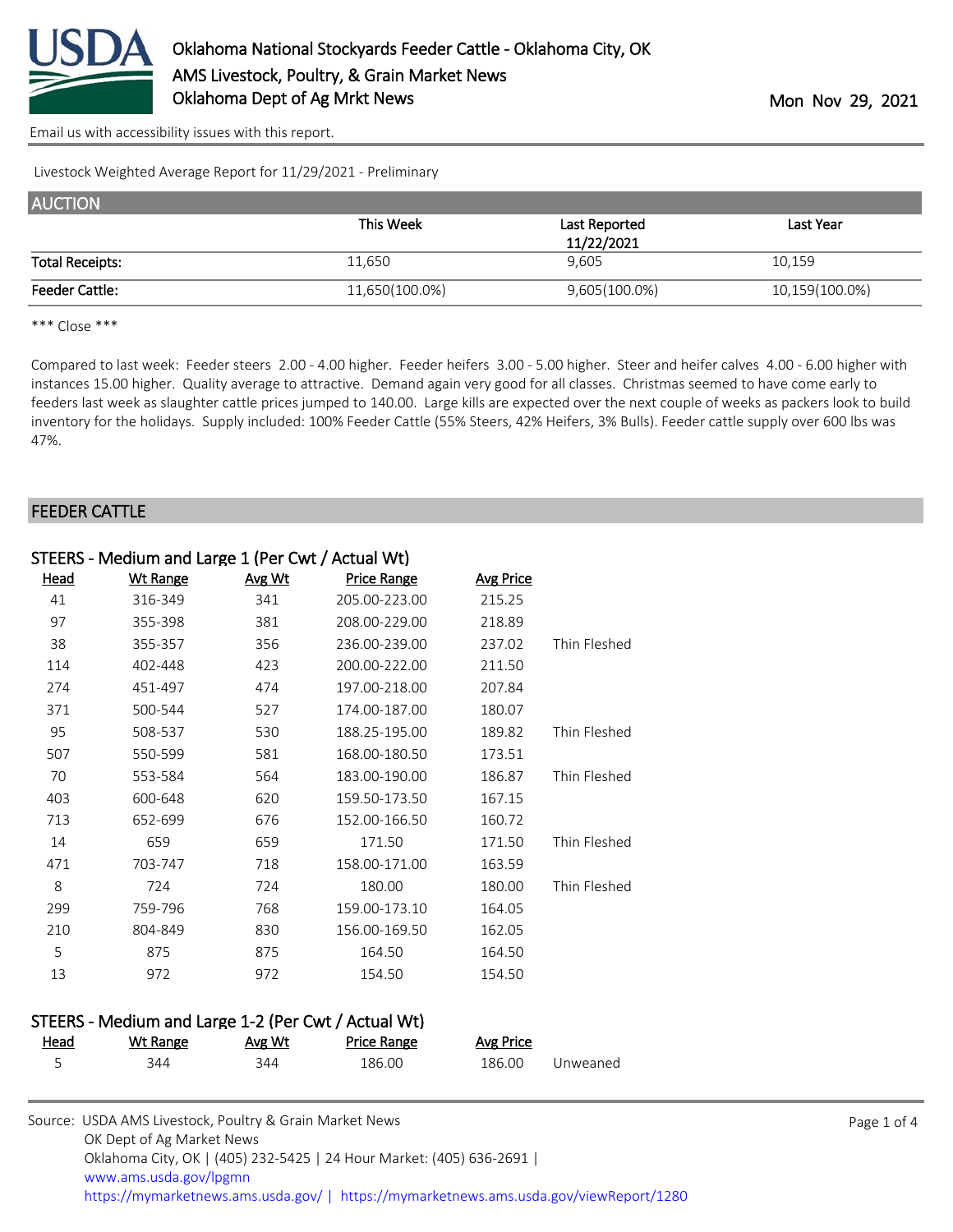

# Oklahoma National Stockyards Feeder Cattle - Oklahoma City, OK AMS Livestock, Poultry, & Grain Market News Oklahoma Dept of Ag Mrkt News and the Monte of Age Monte Control of Age Monte Control of Age Monte Control of Mon

[Email us with accessibility issues with this report.](mailto:mars@ams.usda.gov?subject=508%20issue)

| 21  | 380-389 | 383 | 150.00-174.00 | 165.15 |          |
|-----|---------|-----|---------------|--------|----------|
| 73  | 404-447 | 429 | 162.00-195.00 | 177.34 |          |
| 192 | 465-499 | 475 | 151.00-194.00 | 186.00 |          |
| 12  | 463     | 463 | 169.00        | 169.00 | Unweaned |
| 109 | 501-548 | 531 | 150.00-177.00 | 168.01 |          |
| 45  | 531-534 | 532 | 145.00-161.00 | 154.39 | Unweaned |
| 236 | 555-598 | 578 | 159.00-175.00 | 165.46 |          |
| 51  | 584-594 | 589 | 161.00        | 161.00 | Unweaned |
| 68  | 616-648 | 641 | 156.00-162.00 | 158.19 |          |
| 173 | 651-694 | 666 | 150.00-161.00 | 155.62 |          |
| 198 | 704-745 | 720 | 147.00-155.50 | 153.58 |          |
| 163 | 759-799 | 771 | 143.00-159.50 | 155.37 |          |
| 48  | 822-841 | 830 | 154.00-164.00 | 158.66 |          |
| 9   | 868     | 868 | 141.00        | 141.00 |          |
| 19  | 932-937 | 933 | 136.00-147.00 | 144.09 |          |

## STEERS - Medium and Large 2 (Per Cwt / Actual Wt)

| Head | <b>Wt Range</b> | Avg Wt | <b>Price Range</b> | <b>Avg Price</b> |
|------|-----------------|--------|--------------------|------------------|
| 5    | 406             | 406    | 161.00             | 161.00           |
| 3    | 460             | 460    | 111.00             | 111.00           |
| 12   | 509-519         | 515    | 138.00-140.00      | 139.18           |
| 26   | 557-572         | 563    | 135.00-152.00      | 141.67           |
| 3    | 603             | 603    | 124.00             | 124.00           |
| 3    | 687             | 687    | 130.00             | 130.00           |
| 6    | 703             | 703    | 135.00             | 135.00           |
| 11   | 779             | 779    | 135.00             | 135.00           |
| 6    | 1018            | 1018   | 80.00              | 80.00            |
| 3    | 1202            | 1202   | 114.00             | 114.00           |

| STEERS - Medium and Large 2-3 (Per Cwt / Actual Wt) |          |        |                    |                  |
|-----------------------------------------------------|----------|--------|--------------------|------------------|
| Head                                                | Wt Range | Avg Wt | <b>Price Range</b> | <b>Avg Price</b> |
| 18                                                  | 331      | 331    | 85.00              | 85.00            |

## HEIFERS - Medium and Large 1 (Per Cwt / Actual Wt)

| Head | Wt Range | Avg Wt | <b>Price Range</b> | Avg Price |              |
|------|----------|--------|--------------------|-----------|--------------|
| 11   | 291      | 291    | 197.00             | 197.00    |              |
| 54   | 304-339  | 321    | 182.00-195.00      | 187.34    |              |
| 65   | 355-398  | 374    | 175.00-189.00      | 184.11    |              |
| 100  | 400-449  | 423    | 176.00-188.00      | 181.70    |              |
| 347  | 455-499  | 482    | 155.00-168.00      | 162.04    |              |
| 24   | 453-454  | 454    | 175.00-176.00      | 175.33    | Thin Fleshed |
| 381  | 500-549  | 518    | 151.00-163.50      | 156.55    |              |
|      |          |        |                    |           |              |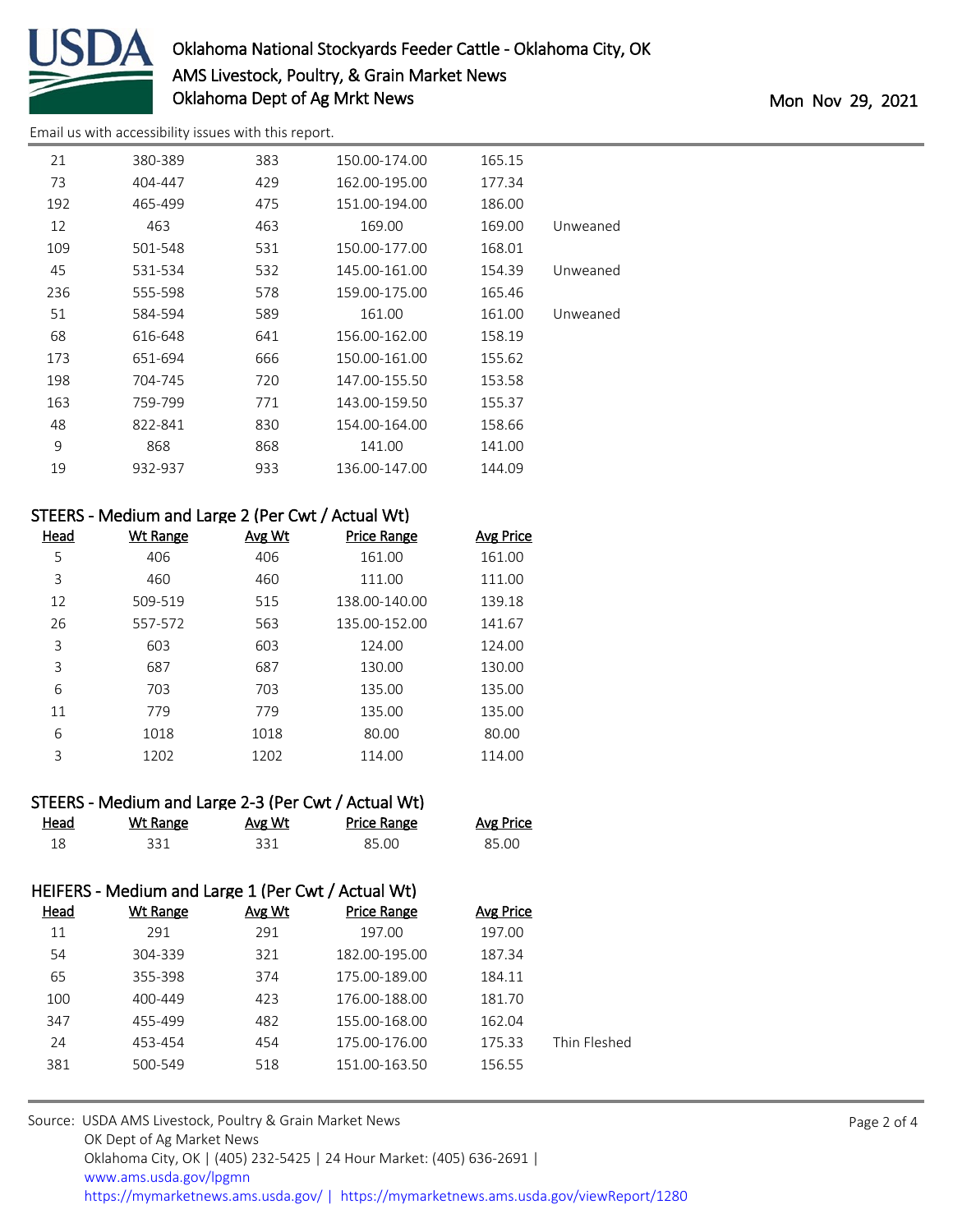

[Email us with accessibility issues with this report.](mailto:mars@ams.usda.gov?subject=508%20issue)

| 392 | 550-599 | 580 | 149.50-163.50 | 154.69 |              |
|-----|---------|-----|---------------|--------|--------------|
| 72  | 567-583 | 582 | 140.00        | 140.00 | Unweaned     |
| 441 | 600-645 | 622 | 144.00-157.50 | 151.54 |              |
| 41  | 645-647 | 646 | 160.00-168.50 | 164.15 | Thin Fleshed |
| 29  | 601-628 | 611 | 145.00-149.00 | 147.44 | Unweaned     |
| 519 | 653-699 | 681 | 146.00-157.00 | 151.88 |              |
| 124 | 702-747 | 717 | 144.00-154.00 | 150.50 |              |
| 17  | 735     | 735 | 159.00        | 159.00 | Thin Fleshed |
| 46  | 772-779 | 777 | 152.00-153.00 | 152.27 |              |
| 153 | 804-833 | 820 | 150.75-152.00 | 151.50 |              |
|     |         |     |               |        |              |

## HEIFERS - Medium and Large 1-2 (Per Cwt / Actual Wt)

| Head | <b>Wt Range</b> | Avg Wt | <b>Price Range</b> | <b>Avg Price</b> |          |
|------|-----------------|--------|--------------------|------------------|----------|
| 11   | 307-310         | 308    | 152.00-180.00      | 159.69           |          |
| 46   | 374-395         | 385    | 145.00-166.00      | 156.36           |          |
| 141  | 401-445         | 425    | 138.00-171.00      | 160.39           |          |
| 26   | 438-444         | 439    | 147.00-152.00      | 151.03           | Unweaned |
| 158  | 461-499         | 485    | 140.00-160.00      | 152.76           |          |
| 3    | 482             | 482    | 138.00             | 138.00           | Unweaned |
| 179  | 500-547         | 524    | 139.50-154.00      | 145.29           |          |
| 323  | 552-595         | 580    | 136.00-151.50      | 147.40           |          |
| 44   | 558-588         | 572    | 140.00-146.00      | 142.94           | Unweaned |
| 37   | 609-648         | 624    | 135.00-162.00      | 143.75           |          |
| 36   | 667             | 667    | 149.00             | 149.00           |          |
| 19   | 652             | 652    | 138.50             | 138.50           | Unweaned |
| 22   | 700-726         | 711    | 141.00-151.00      | 144.22           |          |
| 14   | 763-781         | 768    | 130.00-140.00      | 132.90           |          |
| 8    | 904             | 904    | 126.00             | 126.00           |          |

#### HEIFERS - Medium and Large 2 (Per Cwt / Actual Wt)

| Head | Wt Range | Avg Wt | <b>Price Range</b> | <b>Avg Price</b> |
|------|----------|--------|--------------------|------------------|
| 6    | 377-397  | 387    | 122.00-130.00      | 125.90           |
| 10   | 425      | 425    | 135.00             | 135.00           |
| 8    | 463-485  | 474    | 130.00-140.00      | 134.88           |
| 5    | 553      | 553    | 118.00             | 118.00           |
| 4    | 649      | 649    | 130.00             | 130.00           |
| 8    | 684-686  | 685    | 125.00-127.00      | 126.00           |
| 8    | 733      | 733    | 120.00             | 120.00           |

## HEIFERS - Medium and Large 2-3 (Per Cwt / Actual Wt)

| <u>Head</u> | <u>Wt Range</u> | Avg Wt | <b>Price Range</b> | <u>Avg Price</u> |
|-------------|-----------------|--------|--------------------|------------------|
|             | 316             | 316    | 104.00             | 104.00           |